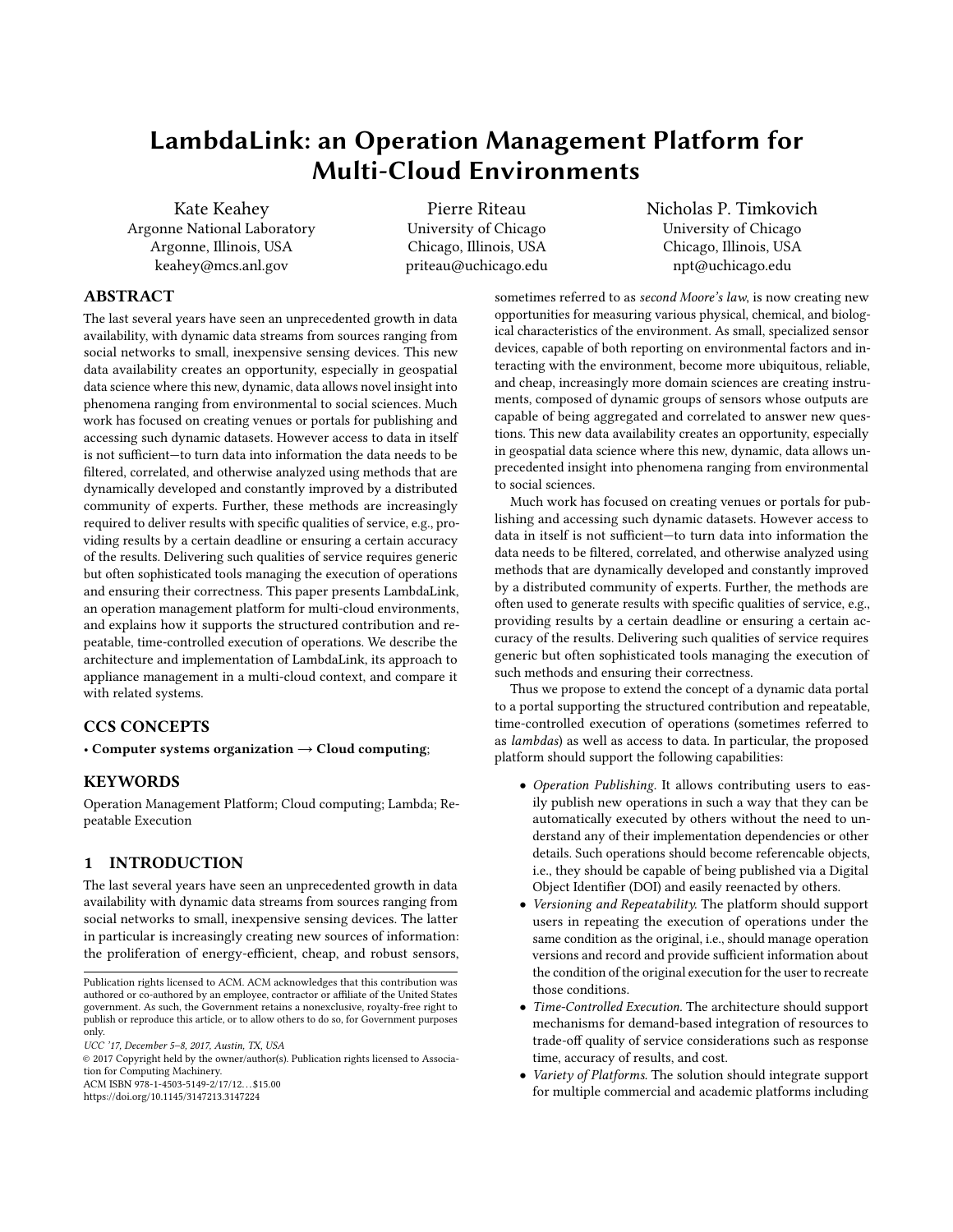academic clouds such as Jetstream [\[42\]](#page-7-0) and Chameleon [\[44\]](#page-7-1), commercial platforms such as Amazon Web Services [\[3\]](#page-6-0) or Azure [\[29\]](#page-6-1), as well as Grid resources such as XSEDE [\[46\]](#page-7-2) or OSG [\[33\]](#page-7-3).

In this paper we present LambdaLink, an operation management platform and demonstrate how it fulfills the objectives stated above. Our focus is on developing the abstractions as well as design and interfaces for the system and demonstrating how existing technologies can be integrated to implement it. Since the questions of dynamic scaling by integrating on-demand resources [\[25,](#page-6-2) [38\]](#page-7-4) as well as job execution management on remote resources [\[10\]](#page-6-3) have been investigated in the context of other research, here we focus on mechanisms to bring those results together in a platform that supports repeatable execution.

Our paper is organized as follows. In Section [2,](#page-1-0) we demonstrate that the concept of appliance underlying our approach can be consistently and cost-effectively implemented across different types of platforms. In Section [3,](#page-2-0) we build on this concept to present the LambdaLink architecture, discuss the operation publication process it supports as well as its implementation. In Section [4,](#page-4-0) we discuss the architecture in the context of our goals stated above. We present related work in Section [5](#page-5-0) and conclude in Section [6.](#page-6-4)

# <span id="page-1-0"></span>2 APPLIANCE AS ABSTRACTION

Our approach relies on the concept of an appliance [\[39\]](#page-7-5)]: a complete and actionable representation of a user's environment. An appliance is capable of packaging all the software dependencies of a user's program—from operating system, through libraries and tools, to environment variables—in such a way that it is easy for the user to manipulate. In this section, we seek to explain how the concept of an appliance fulfilling our requirements above—whether representing an individual deployment or a cluster with complex relationships can be supported by integrating existing tools.

Popular implementations of appliances include virtual machines such as KVM [\[23\]](#page-6-5) and Xen [\[7\]](#page-6-6), containers such as Docker [\[28\]](#page-6-7), Shifter [\[8\]](#page-6-8), or Singularity [\[24\]](#page-6-9), or bare metal images such as those supported by Chameleon [\[44\]](#page-7-1). Most of those implementations consist of disk images that can be deployed to create an instance, i.e., an interactive environment based on a given appliance deployed onto a specific resource allocation. Once an appliance is deployed, a user can log into the instance interactively, modify it, and snapshot it (i.e., save the new disk image), thus creating a new appliance.

Most targeted cloud platforms, such as Amazon EC2 [\[3\]](#page-6-0), Jetstream [\[42\]](#page-7-0), or Chameleon [\[44\]](#page-7-1) have specific requirements for the format of a disk image (e.g., raw or QCOW2 [\[35\]](#page-7-6)), its disk layout (e.g., whole disk image or partition image), or the environment included in the image (e.g., cloud-init required to be installed and run on boot for injecting SSH keys, a DHCP client configured on specific interfaces, etc.) making images incompatible between various providers. Cloud users typically address this problem by deploying, manually customizing, and then snapshotting images for each platform. However, this approach is not sustainable: it is not only hard to automate (and thus costly) but also prone to errors that may result in an environment that is not consistent between platforms. This poses further questions in the light of our objectives to create an appliance compatible across a range of academic and commercial

platforms: how can we generate appliance disk images for all those platforms in such a way that they are consistent, i.e., reflect the same properties for each platform? Will it be possible to maintain (i.e., update or upgrade) such appliances cost-effectively in practice without impacting consistency?

We investigated and compared two approaches in this space: (1) offline creation of images compatible with the requirements of the cloud platform, and (2) online customization and snapshotting. Each method starts with a base image (e.g., a bare-bones operating system installation, sometimes called JeOS for Just Enough Operating System), which can be created from scratch by populating its content using an operating system installation procedure, or are produced by some Linux distributions.

The first approach is exemplified by diskimage-builder [\[12\]](#page-6-10), a tool for automatically building customized operating system images for use in OpenStack [\[32\]](#page-7-7) clouds (both KVM and bare metal). It takes as input a set of elements, describing which disk image to use as base image, which image format to use, and which customizations to apply to this image (each customization element is a script, usually written in shell). It extracts the file system hierarchy from the base image, applies customizations to it using chroot, and from it creates a disk image in the intended format. Diskimage-builder can be run on any machine that has the required dependencies (libguestfs, QEMU image tools, etc.). The resulting disk image must then be uploaded to the target cloud platform(s).

The second approach relies on snapshotting capabilities of cloud platforms and is an automation of the deploy, customize, and snapshot approach described above. Its implementation is exemplified by the Packer [\[19\]](#page-6-11) tool. Packer takes as input a configuration describing which cloud platform to use and how to access it (including credentials), which disk image to run, and how to customize it. Packer then performs all the steps required to generate the image which include: generating a dedicated SSH key, launching an instance on the cloud platform such that it is accessible with the generated SSH key, and applying customization steps defined by the user (e.g., via shell scripts or configuration management systems such as Puppet [\[34\]](#page-7-8), Chef [\[9\]](#page-6-12), or Ansible [\[5\]](#page-6-13)). When all steps are successfully applied, Packer snapshots the instance on the cloud platform. The tool is supported for a wide range of platforms, in particular AWS [\[3\]](#page-6-0), virtualized OpenStack clouds including Rackspace Cloud Servers [\[37\]](#page-7-9), Google Compute Engine [\[17\]](#page-6-14), and Azure [\[29\]](#page-6-1).

To compare, the offline approach offers more control over the exact type of image being generated (e.g. whole disk image vs partition image, raw vs QCOW2), but requires knowledge of the format supported by the targeted cloud platforms. For example, while diskimage-builder may be able to create images for any Open-Stack cloud based on KVM or bare metal, it does not provide out of the box support for other commercial clouds such as Amazon EC2. The online approach is directly compatible with each cloud platform, but it requires support for a call to the cloud platform's snapshotting API method which is not always available (e.g., Open-Stack does not support snapshotting for bare metal deployments out of the box). In addition, the online approach requires credentials and credits for each target cloud platform so that an image can be uploaded, deployed, and later stored there—the offline method does not require uploading the image to the platform until it is actually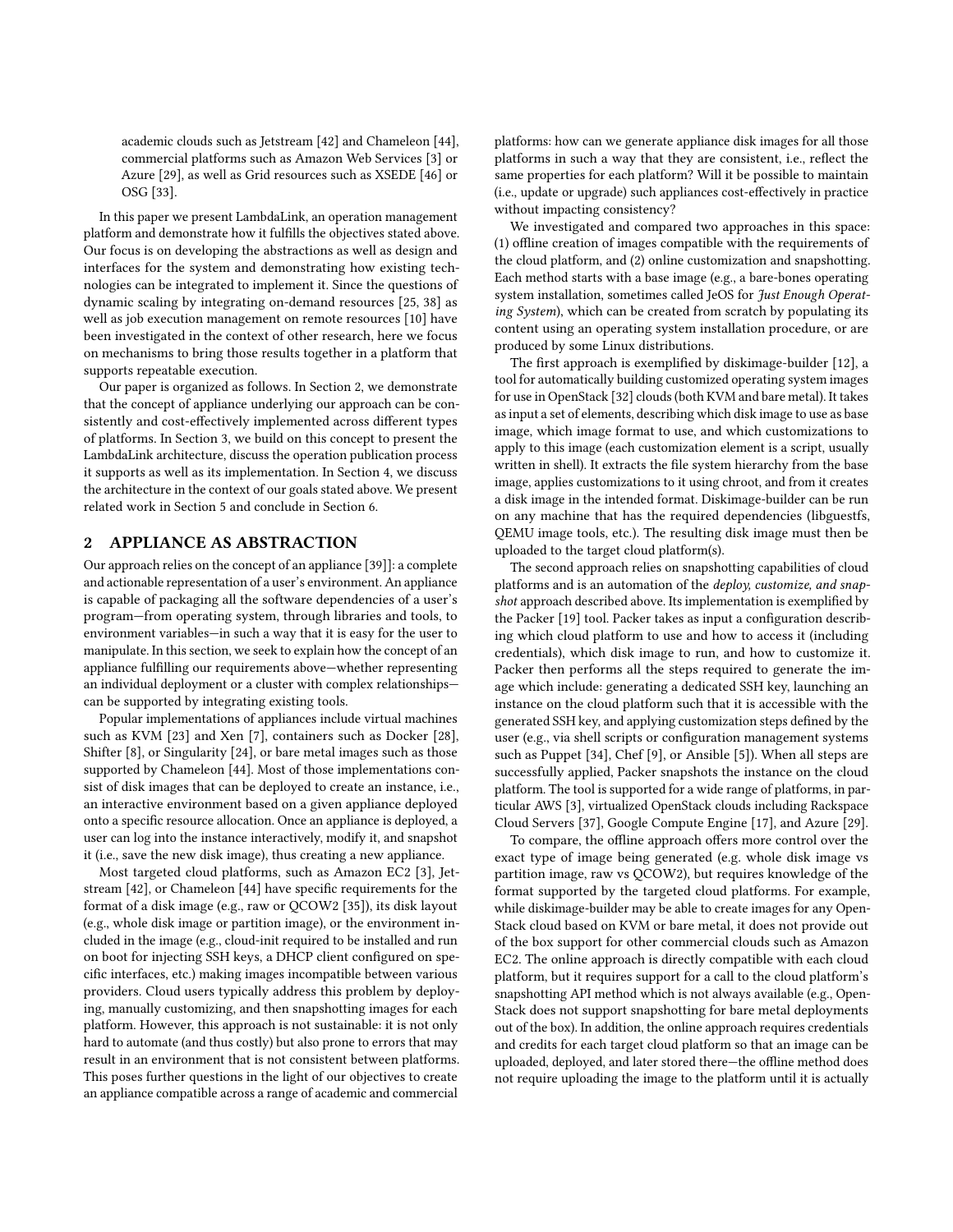needed. Thus the two methods represent different trade-offs and provide coverage for different types of platforms.

To achieve the most complete coverage of platforms we have combined both approaches by first establishing a library of base images for a range of targeted platforms (i.e., a family of OS images, such as CentOS 7, or more specific, e.g. Ubuntu 16.04.3) that can be used as base for either method. For each image we then define what customizations should be applied (in our case usually Bash shell scripts, though other methods can also be used). The system works by selecting a base image for the right method and delegating to tools implementing either the online or offline approach as appropriate. Further, some appliances may use a modification of the deploy, customize, and snapshot method that omits the snapshot step. In this case, configuration is always redone when the image is deployed. This leads to long deployment times and is often unreliable as the installation process may access remote repositories that are not always available. For this reason, we decided agains using this process in our reference implementation.

An additional challenge is defined by the need to represent within the system platforms that are not appliance-based, i.e., do not let users deploy environments and instead rely primarily on fixed environments pre-configured on various sites, such as XSEDE [\[46\]](#page-7-2). While we cannot influence the configuration of those sites, we can represent their configurations as an appliance giving users the option to run at scale on one of the XSEDE sites—but also use appliance-based platforms as needed, e.g., when XSEDE resources are not available or—using an XSEDE appliance with slight modifications—to implement and debug their applications within an environment that allows for a hightened level of privilege such as e.g., superuser access.

Finally, the last challenge consists of deploying what we call complex appliances—appliances typically deployed as multiple instances implementing complex relationships—such as a virtual cluster (e.g., a Torque [\[1\]](#page-6-15) cluster with potentially multiple specialized management nodes and a set of worker nodes) or a cloud deployment (such as e.g., OpenStack or Hadoop [\[6\]](#page-6-16) deployments). In addition to the disk image, such deployments require integrating on deployment additional information e.g., exchanging security information (based on keys generated at deployment time) or configuration information (IP addresses generated at deployment time)—a process called contextualization [\[22\]](#page-6-17)—and potentially recontextualizing [\[27\]](#page-6-18) dynamically as new nodes are added to a virtual cluster or a cloud. These capabilities are supported by orchestration services that typically use an image and a template defining how the images are deployed and the information is exchanged among them. These services are implemented by Heat [\[20\]](#page-6-19) for OpenStack, Cloud Formation [\[2\]](#page-6-20) for AWS, Google Cloud Deployment Manager [\[16\]](#page-6-21) for Google Compute Engine, etc., giving us a coverage of the platforms of interest.

#### <span id="page-2-0"></span>3 LAMBDALINK ARCHITECTURE

In the previous section, we demonstrated the properties of appliances in LambdaLink. This section describes the architecture of the system.

<span id="page-2-1"></span>

Figure 1: Diagram of the LambdaLink architecture

# 3.1 Critical Components

Figure [1](#page-2-1) shows an outline of the LambdaLink architecture. The architecture is composed of the following components:

- A Portal, or another means for users to communicate with the system, which allows users to request the execution of specific operations on specific data. It also manages information relevant to users (e.g., credential information for multiple cloud services).
- The Appliance Registry, which stores appliances as well as the corresponding appliance implementations required to deploy them on different cloud platforms. To support repeatability at the level of environments, updates to appliances as well as appliance implementations are tracked using version numbers.
- The Resource Manager manages appliance deployments. It is in charge of choosing the best option between using an existing appliance instance (if available), expanding the resource allocation for one, or creating a new one on a new resource allocation, as needed to manage the overall response time. The Resource Manager uses the information about appliances in the Appliance Registry to deploy appliances on allocated resources. It then uses interfaces to multiple clouds to deploy the appliance, leveraging or integrating with orchestration mechanisms to create complex appliances as needed.
- The Appliance Agent carries out functions within the appliance, such as credential management or monitoring, on behalf of the Resource Manager.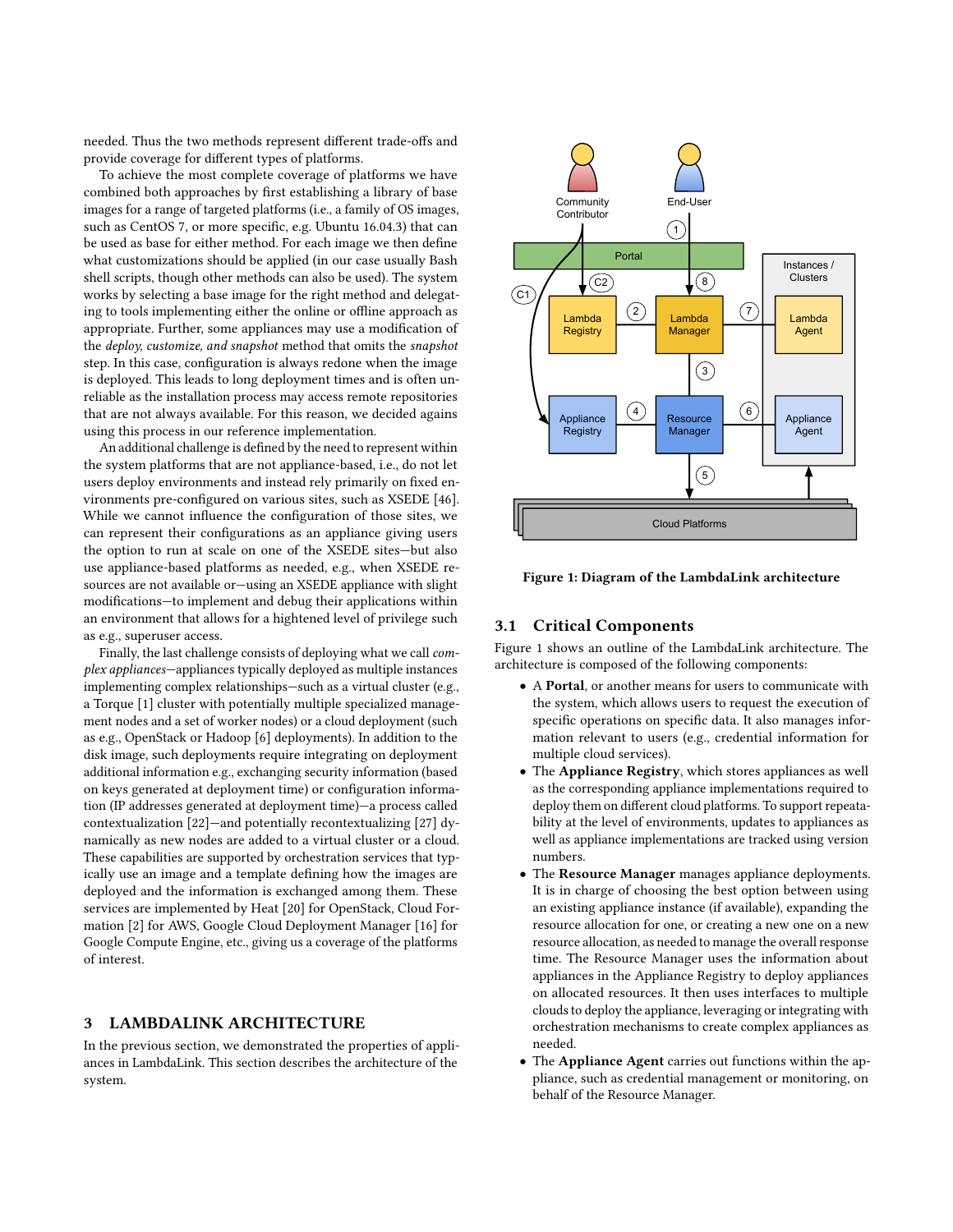<span id="page-3-0"></span>register\_appliance() add/remove\_implementation() add\_version() / delete\_version() get\_appliance(site)



Figure 2: Appliance Registry interfaces

- The Lambda Registry, which stores information about operations in the form of scripts or execution recipes (e.g., how to execute them, what appliance they need, pre- and postexecution actions, etc.) that allow the Lambda Manager to execute them automatically. The operations are also tracked at the level of version numbers as multiple operation versions can map to the same appliance version.
- The Lambda Manager, which takes user requests for the execution of specific operations and executes them based on information provided by Lambda Registry. The Lambda Manager also works with the Resource Manager to ensure the availability of the required environment on the right amount of resources, possibly triggering the deployment of a new appliance.
- The Lambda Agent carries out functions within the appliance, such as starting a job locally and monitoring and reporting on its progress, on behalf of the Lambda Manager.

The system operates on virtual data, i.e., data that can be globally identified and efficiently managed based on global identifier, creating local copies as needed, such as implemented by Chimera [\[14\]](#page-6-22).

# <span id="page-3-2"></span>3.2 User Workflows

The system assumes two types of users: (a) a community contributor, who contributes operations/lambdas to the system via the portal, and (b) an end-user, who uses those operations. Below we describe only the interfaces opened to community contributors and end users.

<span id="page-3-1"></span>register\_operation() add/remove\_implementation() add\_version() / delete\_version()



Figure 3: Lambda Registry interfaces

Community Contributor Workflow. To contribute an operation to the system, the user takes the following steps:

- The user conceptualizes a new appliance for the contributed operation and uses methods described in Section [2](#page-1-0) to configure one or more implementation of this appliance for a set of resource providers. The user then tests these images to verify that they support the execution of the required operation across appliance implementations, and support other properties of the appliance.
- Once the appliance configuration step is complete, the user first adds an appliance entry/record to the Appliance Registry (Figure [1,](#page-2-1) step C1) as well as implementation records for each cloud provider using interfaces shown in Figure [2.](#page-3-0)
- After the appliance entry is created, the user proceeds to define a lambda/operation entry in the Lambda Registry (Figure [1,](#page-2-1) step C2) using interfaces shown in Figure [3.](#page-3-1)
- The user then defines a new operation implementation entry for a specific operation. The operation implementation record references the appliance required for its execution, and may consist of the command to execute the process, any pre- and post- processing commands, as well as links to virtual data representing input and output parameters.

End-User Workflow. The execution of operations/lambdas is triggered by the end-user and unfolds in the steps described below. We assume that the end-user has an account with the portal and that the account is associated with a set of credentials associated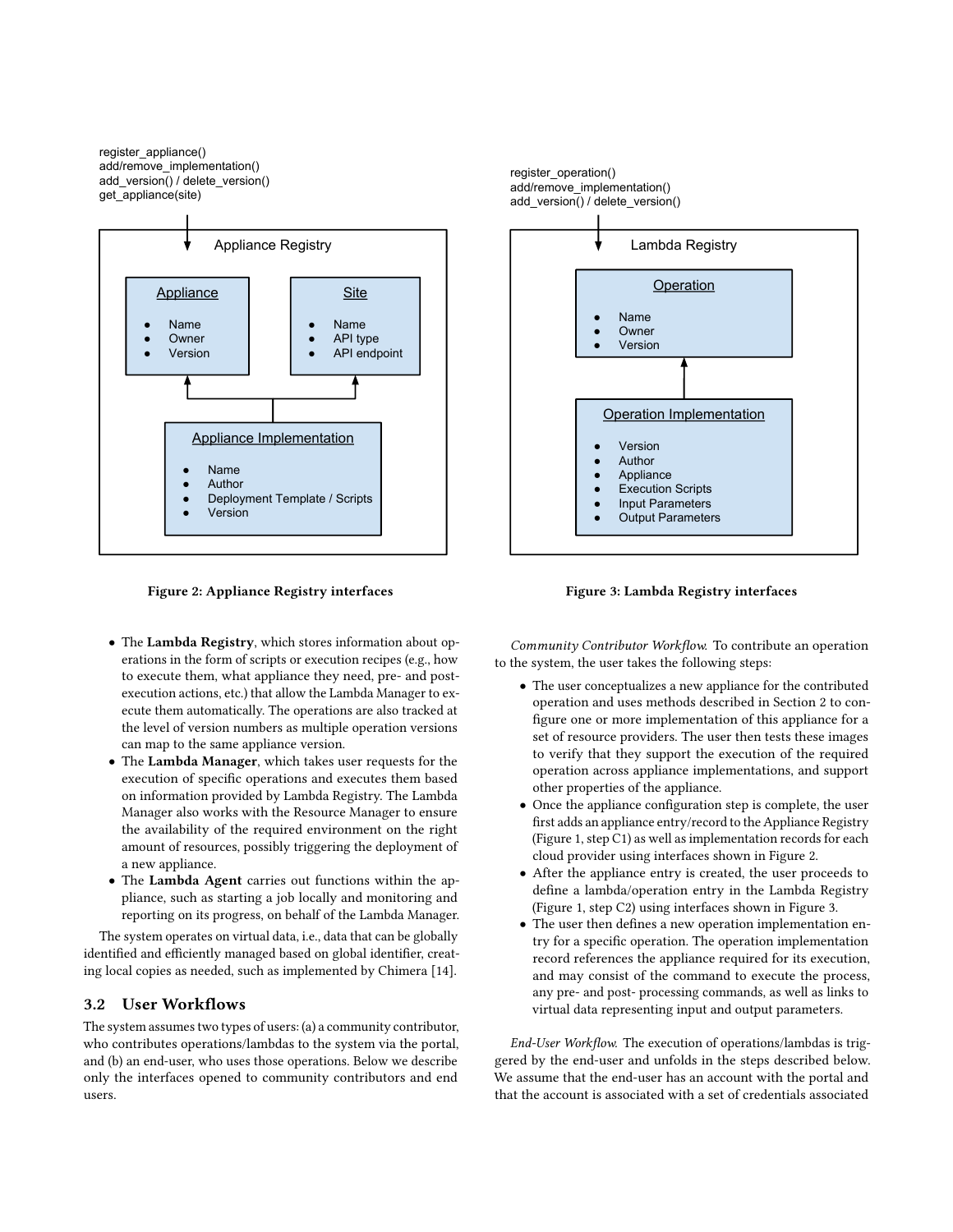with resources that the user wants to use; these can be either provided by the portal administrator or constitute (potentially partially delegated) user's credentials.

Invoking an operation triggers the following steps:

- The user logs into the portal and browses through a list of contributed operations, their versions and descriptions, and requests the application of a specific operation to specific data (Figure [1,](#page-2-1) step 1).
- After the user's request is conveyed to the Lambda Manager, the latter takes the following actions: a Lambda Instance record providing information about the executing operation is created (it will be updated with relevant information throughout operation execution); the Lambda Manager retrieves the information about how to run the operation from the Lambda Registry (Figure [1,](#page-2-1) step 2), and asks the Resource Manager to select a suitable appliance for its execution (Figure [1,](#page-2-1) step 3).
- The Resource Manager first checks if the appliance has been deployed within the system and takes the following actions:
	- If no appliance available to the user (via such mechanisms as e.g., membership in the same project) has been deployed in the system, the Resource Manager first selects a platform consistent with the user's credentials as present in the system. Users may provide hints on resource preferences, though the actual decision takes into account factors such as resource availability, the availability of an appliance implementation for the specific resource, and cost. Once a platform is selected, the Resource Manager uses information about the appliance implementation retrieved from the Appliance Registry (Figure [1,](#page-2-1) step 4) and deploys it on the platform (Figure [1,](#page-2-1) step 5), also creating an Appliance Instance record with relevant information. The Resource Manager then authenticates and interacts with the Appliance Agent to create an account associated with the requesting user (Figure [1,](#page-2-1) step 6).
	- If an appliance has been deployed in the system, but needs to be modified in some way, e.g., the user's account does not exist, or the resource allocation is insufficient to accommodate the user's request, the Resource Manager takes the appropriate action. In the former case, it asks the Appliance Agent to create an account for the user; the agent then securely returns the authentication token for it. If the appliance lacks resources to provide the desired response time, has been deployed but the resource allocation associated with the instance is insufficient to accommodate the user's request, the Resource Manager scales the instance up or out, following scaling strategies such as described in [\[38\]](#page-7-4). The allocations are monitored and scaled down as needed.
	- If the appliance has been deployed and fulfills the requirements, it is a no-op and the Resource Manager simply returns the resource record.

In all cases, the Resource Manager returns a resource record containing the IP address of the appliance instance and the user's authentication token for this appliance deployment.

- Once the appliance is available, the Lambda Manager prepares for deployment, based on the requirements described in the operation record retrieved from the Lambda Registry, and launches the execution of the operation by interacting with the Lambda Agent running on the node (or the master node of a cluster) (Figure [1,](#page-2-1) step 7).
- Once the execution of the operation is finished, the Lambda Agent notifies the Lambda Manager. The Lambda Manager then orchestrates post-processing as per the operation record retrieved from the Lambda Registry and ultimately notifies the user (Figure [1,](#page-2-1) step 8).

#### 3.3 Implementation

We have prototyped the LambdaLink architecture in the following reference implementation. Components of LambdaLink are implemented independently as microservices with HTTP REST APIs. Each service is written in Python, using Django for HTTP, object-relational mapping, and authentication, then Django REST Framework to provide the API. Persistent data is stored in a MySQL database.

Requests made to services are authenticated by custom Django middleware that validates a token. For external requests by a user, the token is provided by an authentication service, and for interservice requests, a generated token is signed with a shared key. After authentication, authorization is validated, then the request is handled.

Endpoints that do not represent instantiated resources, for example, the appliance definition and implementation, have a simple CRUD API to modify properties of the objects. For endpoints reliant on external resources accessed in an asynchronous manner, the two Managers use additional processes running a Celery task queue [\[40\]](#page-7-10) to make requests and poll for expected changes. For example, when the Resource Manager determines that it needs to launch an appliance on a cloud provider, it creates an object and immediately returns it to the user marked in a *pending* state. A task is created to command the provider to start creation, then to check for provisioning to finish, and finally to check if the Appliance Agent is contactable.

Our refernce implementation supports OpenStack clouds, such the ROGER OpenStack cloud at NCSA [\[31\]](#page-7-11) or the Chameleon [\[44\]](#page-7-1) KVM and bare-metal OpenStack deployments, with Heat [\[20\]](#page-6-19) for deploying complex appliances. It has been used to deploy operations of UrbanFlow [\[41\]](#page-7-12), a geospatial data analysis platform from the CyberGIS center [\[47\]](#page-7-13) for synthesizing social media fine-resolution data with authoritative urban dataset.

Our deployment model assumes that LambdaLink will be operated as a service, where the service provider provides cycles and storage to manage and store the operations information, appliances, and their implementations (though some implementations may be cached at suitable cloud providers).

## <span id="page-4-0"></span>4 DISCUSSION AND ANALYSIS

We have defined the LambdaLink architecture, developed a reference implementation, and applied it in the context of CyberGIS computations [\[47\]](#page-7-13). The main innovation of our approach is a design separation of the function of resource provisioning/configuring and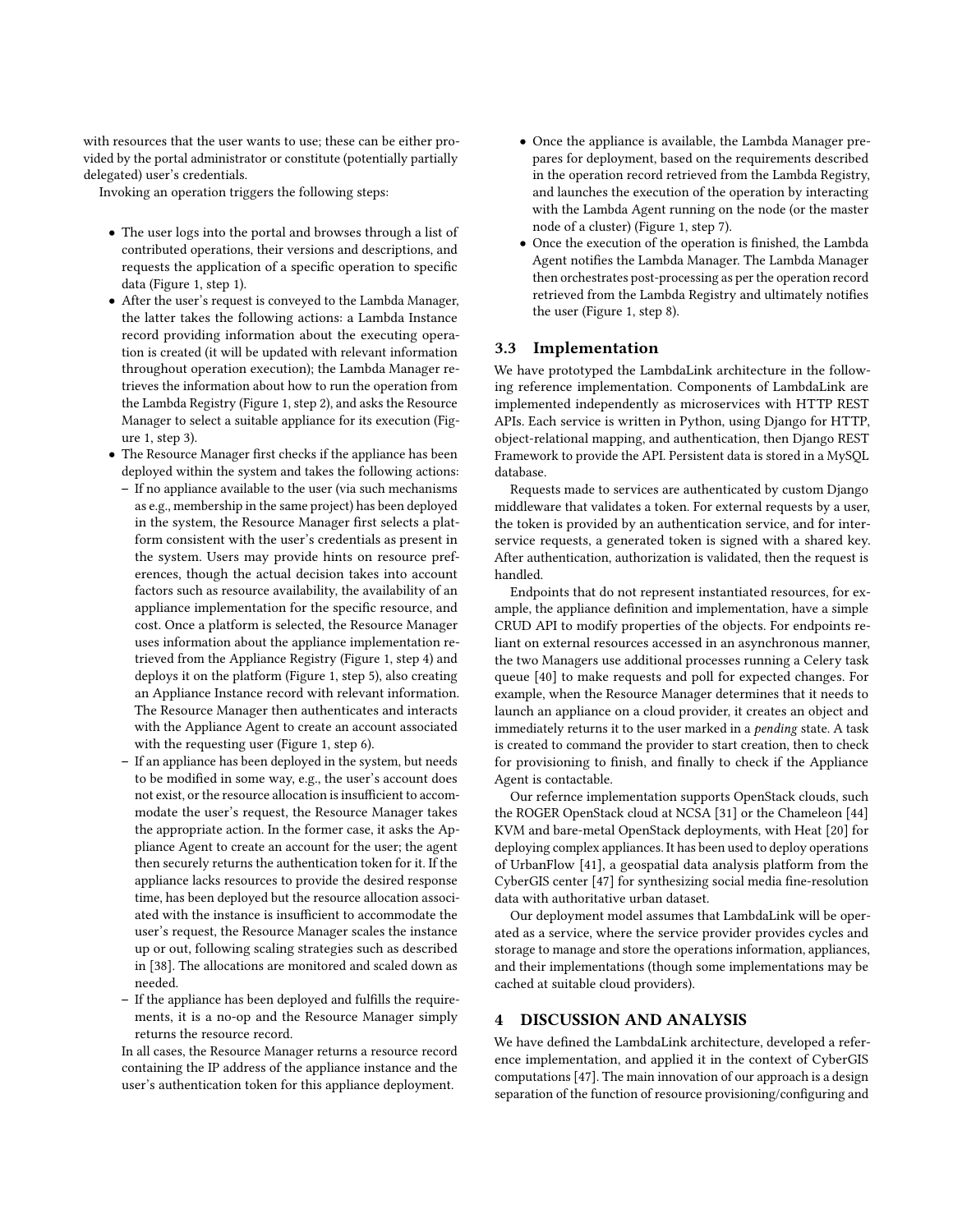job/operation management united in traditional schedulers—and then demonstrating how they can be used together to provide an architecture fulfilling our requirements, in particular generating information for repeatable execution and response time management.

We note that the operation/lambda management in our architecture is similar to mechanisms used in grid computing [\[10,](#page-6-3) [48\]](#page-7-14). The main differences consist in the ability of the Lambda Manager to (1) negotiate with the Resource Manager to provide specific types or amounts of resources and (2) the ability to provide a structured, persistent, and versioned definition of operations in the Lambda Registry. The existing mechanisms could thus be adapted to fit into this architecture with relatively little effort. The former could be implemented by extending them to provide the appliance selection operation (see Figure [1,](#page-2-1) step 3); the latter by providing an implementation of the Lambda Registry (a relatively lightweight elaboration on already existing mechanisms). For this reason, our reference implementation focuses on the appliance and resource management parts of the architecture, as well as articulating interfaces for better integration of existing methods.

We now turn to analysis of our system in the context of its stated objectives. We have provided a platform that supports contributing/publishing operations (lambdas) as well as their automated execution allowing for implementation of qualities of service. Section [3.2](#page-3-2) outlines a contributor's workflow and showed how, based on specific and well-defined artifacts provided by the contributor, we can automate both the automatic execution of the operations and manage quality of service by automatically integrating resources. The ability to package, version, and publish operations in this way makes them not only shareable but also referencable entities that can be easily re-applied by others to different data sets or different problems. Execution based on appliances ensures a smoother experience which assures that the dependencies of a specific applications are met.

The ability to faithfully repeat an execution of a specific program operating on a specific dataset usually depends on two factors: the ability to execute on the exact same hardware, and the ability to recreate on this hardware the exact same environment used in the original execution. Though the first repeatability factor is sometimes downplayed—as not all changes to hardware will affect all executions—changes in hardware configuration and firmware upgrades can have a noticeable effect on the results injecting nontrivial inconsistencies into the results that only repeating an experiment in the exact same conditions can resolve. Two factors need to be present to resolve it: a record of the exact resources used, and versioning of those resources to describe changes that happened to them in the intervening time between executions. Having this information means that even if it is not economically possible to roll back the changes or restore decommissioned hardware based on those records, differences can still be reasoned about. The availabililty of this information is currently dependent on the provider; while commercial platforms provide little information in this space, both record of used resources and resource versioning are currently supported by the Chameleon platform [\[45\]](#page-7-15) and the developed methods are published and shareable by other platforms. Versioning of appliances in the LambdaLink architecture allows us to point to the exact environment used for a specific execution. Since associating

operations with environments is performed by the system we can manage and export exact records of how specific data was produced. Combining these two factors allows for exact reenactment of a specific run (currently not automated in the architecture though the relevant information is available).

Many applications and science portals have successfully managed to leverage on-demand cloud resources to adapt to a varying number of users/requests with varying workloads in order to provide a predictable response time for all requests [\[26,](#page-6-23) [36,](#page-7-16) [38\]](#page-7-4). Although integrating resources dynamically into an ongoing computation has proven effective in the case of e.g., high throughput computing (HTC) workloads [\[30\]](#page-6-24), it is significantly more challenging for applications that have to manage a dynamic configuration, such as data distribution targeting a fixed number of nodes. Specifically, in the case of dynamically scaling Hadoop applications—used in many geospatial computations—the overhead of making the application aware of additional resources can incur more cost than it brings benefit if not done carefully. Thus, while we have proved that our approach will work for certain types of applications [\[41\]](#page-7-12), we are currently investigating the boundaries of dynamic scaling of Hadoop and strategies for management of Hadoop workloads. Recognizing which applications are capable of consuming the additional resources and thus will benefit by their inclusion will ultimately form a part of the negotiation process with the user as described in [\[4\]](#page-6-25).

The ability to support a range of platforms, commercial and academic alike, is dependent on two factors. The first one is implementing the appliance abstraction, i.e., developing models for generating and cost-effectively maintaining a set of appliance implementations (i.e., images) that is consistent across a set of those platforms; their advantages and limitations were described in Section [2.](#page-1-0) While we of course cannot deploy appliances on platforms that do not support this functionality (such as e.g., platforms providing an interface to batch-scheduled workloads), we can provide a one-way bridge allowing the users of those platforms to move to LambdaLink by configuring appliances with corresponding configuration. The increased interest in adopting container solutions such as Singularity [\[24\]](#page-6-9) or Docker [\[28\]](#page-6-7) in scientific platforms is likely to improve the situation on this front in the future. The second factor is the ability to adapt the Resource Manager to interface with and leverage a set of platform-specific tools to implement basic functions such as monitoring or deployment of complex appliances; this is currently well supported by tools [\[11\]](#page-6-26) such as Apache Libcloud and Apache jclouds, and likely to develop in the future as more systems are interested in reaching out to multiple platforms.

#### <span id="page-5-0"></span>5 RELATED WORK

Science gateways [\[21,](#page-6-27) [49\]](#page-7-17) are a popular way to share catalogs of applications and services among a large scientific community. However, these gateways are generally linked to specific execution platforms, with their use in multi-cloud environments only explored recently. Farkas et al. [\[13\]](#page-6-28) and Gugnani et al. [\[18\]](#page-6-29) extend the WS-PGRADE/gUSE workflow-oriented science gateway with the CloudBroker Platform to support execution on multiple cloud platforms. However, neither of these systems deal with repeatable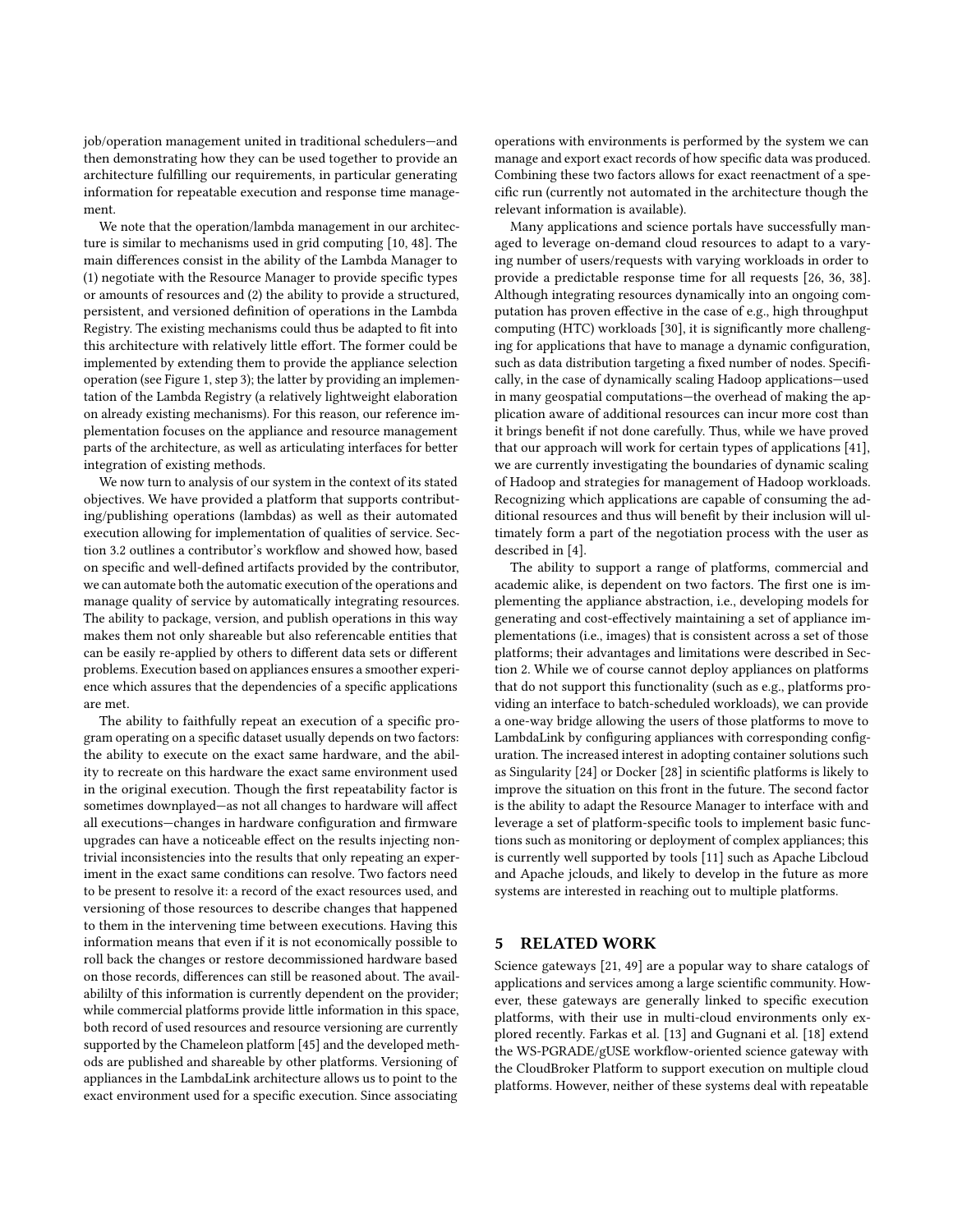execution of operations, which LambdaLink handles by integrating versioning into its registries.

Scientific workflow management tools [\[50\]](#page-7-18) is another type of systems that can include comparable capabilities to LambdaLink. The main difference is that they focus on executing workflows of inter-dependent tasks, while LambdaLink operations are not tied to this concept: for example, an operation could be the deployment of a virtual cluster based on a complex appliance, providing a longlived service to a community. Among these workflow management tools, the AWE/Shock ecosystem for bioinformatic workflow applications [\[43\]](#page-7-19) is extended by Skyport [\[15\]](#page-6-30) to use Linux container virtualization technologies (namely, Docker [\[28\]](#page-6-7)) to handle software deployment across various cloud platforms. In comparison, the implementation of LambdaLink natively supports image-based deployments (either virtual machines or bare metal), but could also support Docker containers.

# <span id="page-6-4"></span>6 CONCLUSIONS AND SUMMARY

The unprecedented growth in data availability—with dynamic data streams from sources ranging from social networks to small, inexpensive sensing devices—creates an opportunity, especially in geospatial data science where this new, dynamic, data allows new insight into phenomena ranging from environmental to social sciences. While much work has focused on creating venues or portals for publishing and accessing such dynamic datasets, access to data in itself is not sufficient: data needs to be filtered, correlated, and otherwise analyzed using methods that are dynamically developed and constantly improved by a distributed community of experts.

In this paper, we have presented LambdaLink, an operation management platform for multi-cloud environments. Its architecture separates the management of appliances and operations/lambdas and fulfills the needs of two categories of users: community contributors, who create and share appliances and operations, and endusers, who run these operations on a variety of cloud platforms. We discussed the two main approaches available for appliance management in cloud systems and how they can both be leveraged by LambdaLink.

In future works, we plan to explore more deeply the integration of data management systems and protocols with LambdaLink, as well as advanced policies for dynamic scaling. In particular, we are currently investigating the boundaries of dynamic scaling of Hadoop and strategies for management of Hadoop workloads, with the aim of integrating the resulting algorithms and policies in LambdaLink.

#### 7 ACKNOWLEDGEMENTS

This material was supported by the National Science Foudation grant 1443080, and, in part, by the U.S. Department of Energy, Office of Science, under contract DE-AC02-06CH11357. Work presented in this paper was obtained using the Chameleon testbed supported by the National Science Foundation.

#### REFERENCES

- <span id="page-6-15"></span>[1] Adaptive Computing. 2017. TORQUE Resource Manager. [http://www.](http://www.adaptivecomputing.com/products/open-source/torque/) [adaptivecomputing.com/products/open-source/torque/.](http://www.adaptivecomputing.com/products/open-source/torque/) (2017). [Online; accessed 15-Aug-2017]. [2] Amazon Web Services. 2017. AWS CloudFormation. [https://aws.amazon.com/](https://aws.amazon.com/cloudformation/)
- <span id="page-6-20"></span>[cloudformation/.](https://aws.amazon.com/cloudformation/) (2017). [Online; accessed 15-Aug-2017].
- <span id="page-6-0"></span>[3] Amazon Web Services. 2017. Elastic Compute Cloud (EC2). [https://aws.amazon.](https://aws.amazon.com/ec2/) [com/ec2/.](https://aws.amazon.com/ec2/) (2017). [Online; accessed 15-Aug-2017].
- <span id="page-6-25"></span>[4] Alain Andrieux, Karl Czajkowski, Asit Dan, Kate Keahey, Heiko Ludwig, Toshiyuki Nakata, Jim Pruyne, John Rofrano, Steve Tuecke, and Ming Xu. 2007. Web services agreement specification (WS-Agreement). In Open Grid Forum, Vol. 128. 216.
- <span id="page-6-13"></span>[5] Ansible HQ. 2017. Ansible. [https://www.ansible.com.](https://www.ansible.com) (2017). [Online; accessed 15-Aug-2017].
- <span id="page-6-16"></span>[6] Apache Hadoop contributors. 2017. Apache Hadoop. [http://hadoop.apache.org.](http://hadoop.apache.org) (2017). [Online; accessed 15-Aug-2017].
- <span id="page-6-6"></span>[7] Paul Barham, Boris Dragovic, Keir Fraser, Steven Hand, Tim Harris, Alex Ho, Rolf Neugebauer, Ian Pratt, and Andrew Warfield. 2003. Xen and the art of virtualization. In ACM SIGOPS operating systems review, Vol. 37. 164–177.
- <span id="page-6-8"></span>Richard Shane Canon and Doug Jacobsen. 2016. Shifter: Containers for HPC. In Cray Users Group Conference (CUG'16).
- <span id="page-6-12"></span>[9] Chef. 2017. Chef. [https://www.chef.io/chef/.](https://www.chef.io/chef/) (2017). [Online; accessed 15-Aug-2017].
- <span id="page-6-3"></span>[10] Karl Czajkowski, Ian Foster, Nicholas Karonis, Carl Kesselman, Stuart Martin, Warren Smith, and Steven Tuecke. 1998. A Resource Management Architecture for Metacomputing Systems. In Workshop on Job Scheduling Strategies for Parallel Processing. 62-82.
- <span id="page-6-26"></span>[11] Beniamino Di Martino, Giuseppina Cretella, and Antonio Esposito. 2015. Crossplatform cloud APIs. In Cloud Portability and Interoperability. 45–57.
- <span id="page-6-10"></span>[12] Diskimage-builder contributors. 2017. Diskimage-builder Documentation. [https:](https://docs.openstack.org/developer/diskimage-builder/) [//docs.openstack.org/developer/diskimage-builder/.](https://docs.openstack.org/developer/diskimage-builder/) (2017). [Online; accessed 15-Aug-2017].
- <span id="page-6-28"></span>[13] Zoltán Farkas, Péter Kacsuk, and Ákos Hajnal. 2016. Enabling Workflow-Oriented Science Gateways to Access Multi-Cloud Systems. Journal of Grid Computing 14, 4 (2016), 619–640.
- <span id="page-6-22"></span>[14] Ian Foster, Jens Vöckler, Michael Wilde, and Yong Zhao. 2002. Chimera: A Virtual Data System for Representing, Querying, and Automating Data Derivation. In Proceedings of the 14th International Conference on Scientific and Statistical Database Management. 37–46.
- <span id="page-6-30"></span>[15] Wolfgang Gerlach, Wei Tang, Kevin Keegan, Travis Harrison, Andreas Wilke, Jared Bischof, Mark D'Souza, Scott Devoid, Daniel Murphy-Olson, Narayan Desai, et al. 2014. Skyport: container-based execution environment management for multi-cloud scientific workflows. In Proceedings of the 5th International Workshop on Data-Intensive Computing in the Clouds. 25–32.
- <span id="page-6-21"></span>[16] Google Cloud Platform. 2017. Google Cloud Deployment Manager. [https://cloud.](https://cloud.google.com/deployment-manager/)
- <span id="page-6-14"></span>[google.com/deployment-manager/.](https://cloud.google.com/deployment-manager/) (2017). [Online; accessed 15-Aug-2017]. [17] Google Cloud Platform. 2017. Google Compute Engine - IaaS. [https://cloud.](https://cloud.google.com/compute/) [google.com/compute/.](https://cloud.google.com/compute/) (2017). [Online; accessed 15-Aug-2017].
- <span id="page-6-29"></span>[18] Shashank Gugnani, Carlos Blanco, Tamas Kiss, and Gabor Terstyanszky. 2016. Extending Science Gateway Frameworks to Support Big Data Applications in the Cloud. Journal of Grid Computing 14, 4 (2016), 589–601.
- <span id="page-6-11"></span>[19] HashiCorp. 2017. Packer. [https://www.packer.io.](https://www.packer.io) (2017). [Online; accessed 15-Aug-2017].
- <span id="page-6-19"></span>[20] Heat contributors. 2017. Welcome to the Heat documentation! — heat documentation. [https://docs.openstack.org/heat/.](https://docs.openstack.org/heat/) (2017). [Online; accessed 15-Aug-2017].
- <span id="page-6-27"></span>[21] Péter Kacsuk. 2014. Science Gateways for Distributed Computing Infrastructures: Development framework and exploitation by scientific user communities. Springer.
- <span id="page-6-17"></span>[22] Kate Keahey and Tim Freeman. 2008. Contextualization: Providing One-Click Virtual Clusters. In 2008 IEEE Fourth International Conference on eScience. 301– 308. [23] Avi Kivity, Yaniv Kamay, Dor Laor, Uri Lublin, and Anthony Liguori. 2007. kvm:
- <span id="page-6-5"></span>the Linux Virtual Machine Monitor. In Proceedings of the 2007 Linux Symposium. 225–230.
- <span id="page-6-9"></span>[24] Gregory M. Kurtzer, Vanessa Sochat, and Michael W. Bauer. 2017. Singularity: Scientific containers for mobility of compute. PLOS ONE 12, 5 (05 2017), 1–20.
- <span id="page-6-2"></span>[25] Ming Mao, Jie Li, and Marty Humphrey. 2010. Cloud auto-scaling with deadline and budget constraints. In 11th IEEE/ACM International Conference on Grid Computing (GRID 2010). 41–48.
- <span id="page-6-23"></span>[26] Paul Marshall, Kate Keahey, and Tim Freeman. 2010. Elastic site: Using clouds to elastically extend site resources. In 10th IEEE/ACM International Conference on Cluster, Cloud and Grid Computing (CCGrid 2010). 43–52.
- <span id="page-6-18"></span>[27] Paul Marshall, Henry M Tufo, Kate Keahey, David LaBissoniere, and Matthew Woitaszek. 2012. Architecting a Large-scale Elastic Environment: Recontextualization and Adaptive Cloud Services for Scientific Computing.. In ICSOFT. 409–418.
- <span id="page-6-7"></span>[28] Dirk Merkel. 2014. Docker: Lightweight Linux Containers for Consistent Development and Deployment. Linux Journal 2014, 239 (2014), 2.
- <span id="page-6-1"></span>[29] Microsoft Azure. 2017. Virtual machines – Linux and Azure virtual machines. [https://azure.microsoft.com/services/virtual-machines/.](https://azure.microsoft.com/services/virtual-machines/) (2017). [Online; accessed 15-Aug-2017].
- <span id="page-6-24"></span>[30] Ruben S Montero, Rafael Moreno-Vozmediano, and Ignacio M Llorente. 2011. An elasticity model for high throughput computing clusters. J. Parallel and Distrib. Comput. 71, 6 (2011), 750–757.